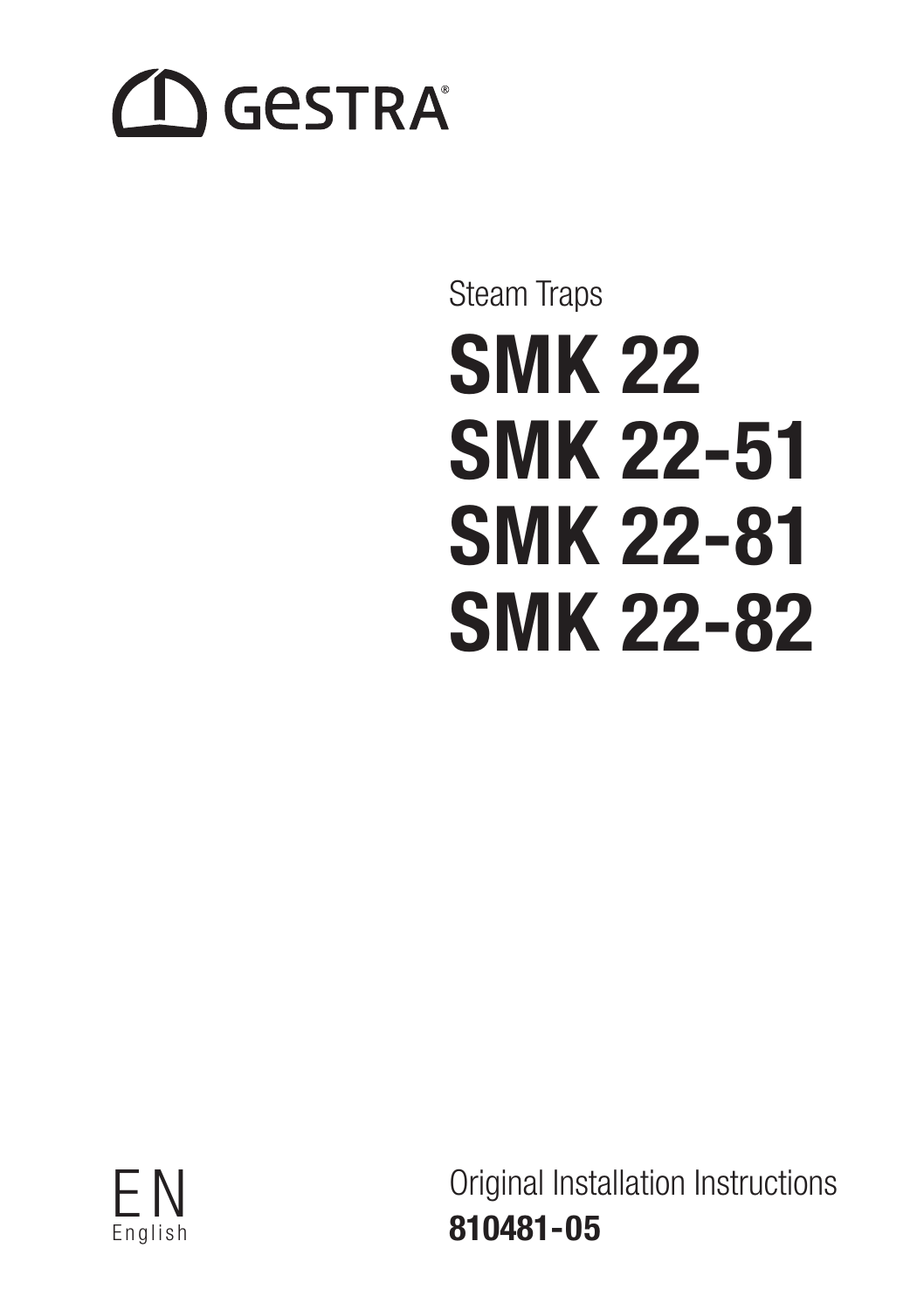# **Contents**

### Page

## Inhalt

**Title** 

## **Important Notes**

## **Explanatory Notes**

## **Technical Data**

|--|

# **Design**

# Installation

## **Commissioning Procedure**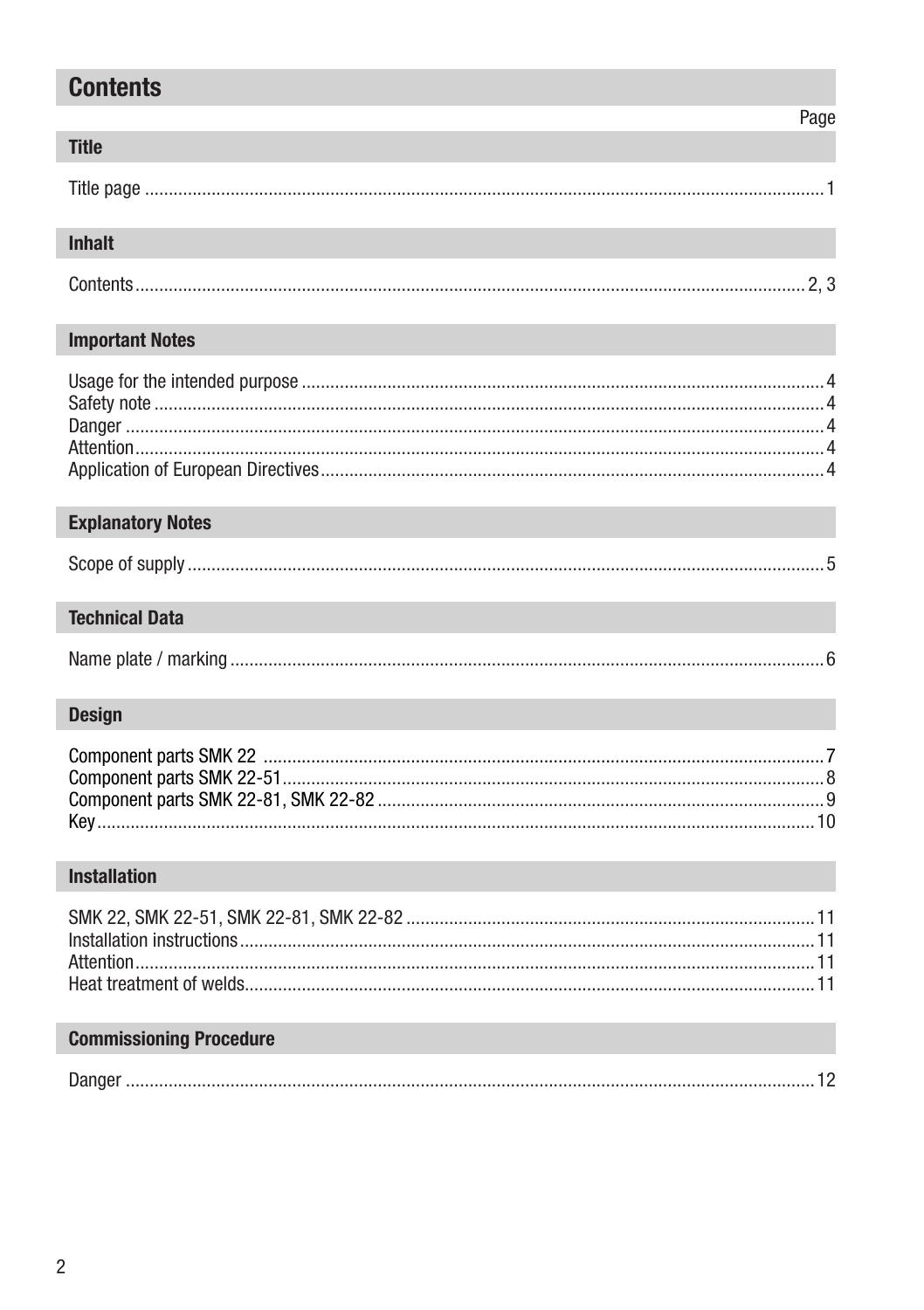# **Contents** - continued -

## **Operation**

| Thermostatic capusule SMK 22-82 STERILINE 2 |  |
|---------------------------------------------|--|

## **Maintenance**

#### **Spare Parts**

#### **Decommissioning**

# **Back**

|--|--|--|

Page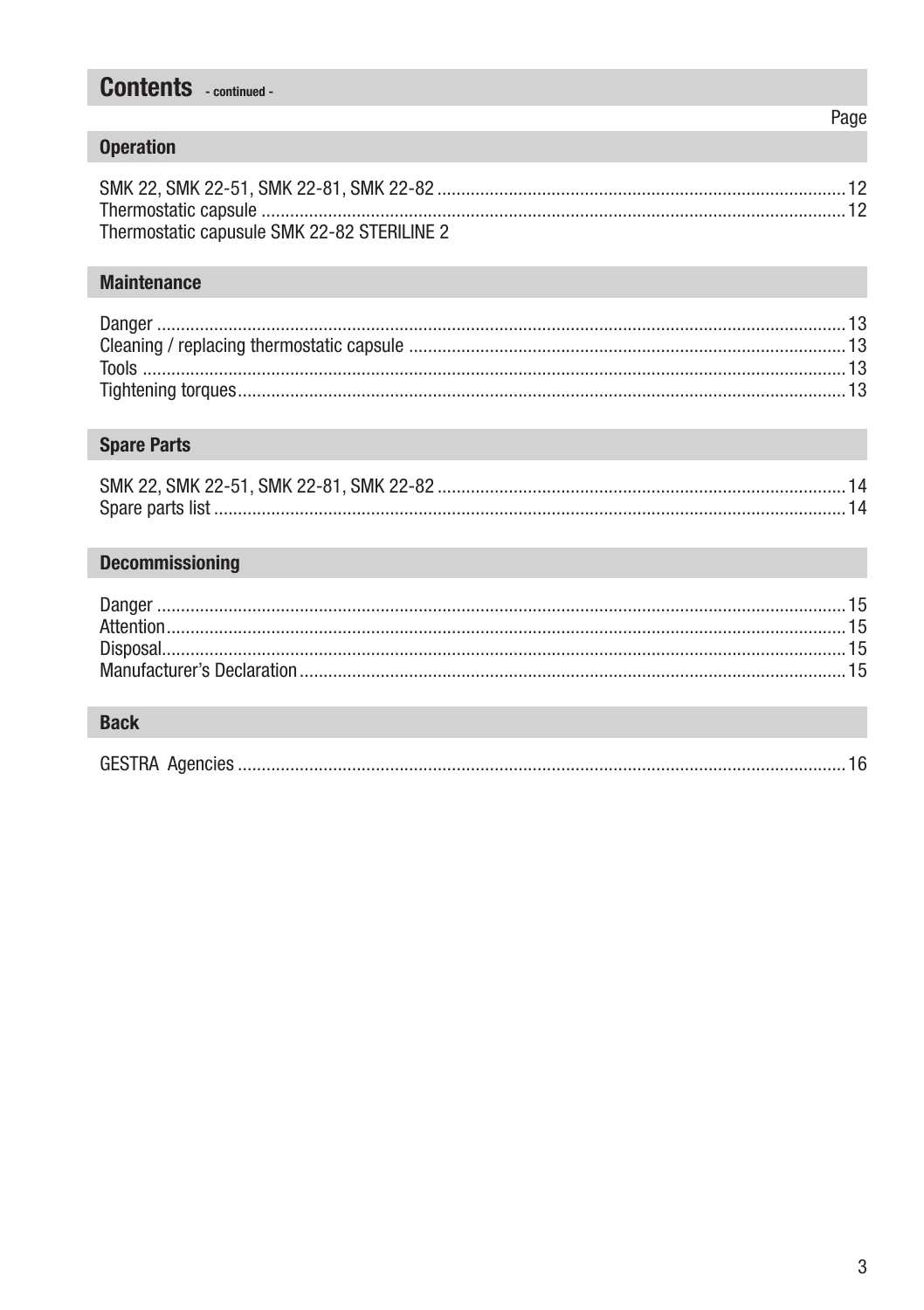# Important Notes

#### Usage for the intended purpose

Use the steam trap only for the discharge of condensed water from steam lines or for air venting from steam spaces. Use this equipment only within the specified pressure and temperature ratings and check the corrosion resistance and chemical suitability for the application in question.

Do not expose the control membrane to superheat conditions above 5 degrees C.

#### Safety note

Installation, commissioning, maintenance and retrofitting of this equipment must only be performed by adequately trained persons who have a recognized level of competence.



#### **Danger**

The equipment is under pressure and hot during operation. Risk of severe burns and injuries to the whole body.

Installation and maintenance work should only be carried out when the system is depressurized (0 bar) and cold (20 °C).

The equipment must be isolated and vented from both upstream and downstream pressure before installation or maintenance work is performed.

Sharp edges on internals present a danger of cuts to hands. Always wear industrial gloves when servicing the equipment.



### Attention

The name plate / marking specifies the technical features of the equipment. Do not commission or operate any item of equipment that does not bear its specific name plate. The pressure and temperature ratings on the name plate of the equipment must meet the requirementes of the installation.

#### Application of European Directives

#### Pressure Equipment Directive

The equipment conforms to this directive (see ..Manufacturer's Declaration" section) and can be used for the following media:

■ Fluids of group 2

#### ATEX Directive

The equipment does not have its own potential ignition source and is not subject to this directive (see ..Manufacturer's Declaration" section).

When installed, static electricity may arise between the equipment and the connected system. When used in potentially explosive atmospheres, the plant manufacturer or plant operator is responsible for discharging or preventing possible static charge.

If it is possible for medium to escape, e.g. through actuating mechanisms or leaks in threaded joints, the plant manufacturer or plant operator must take this into consideration when dividing the area into zones.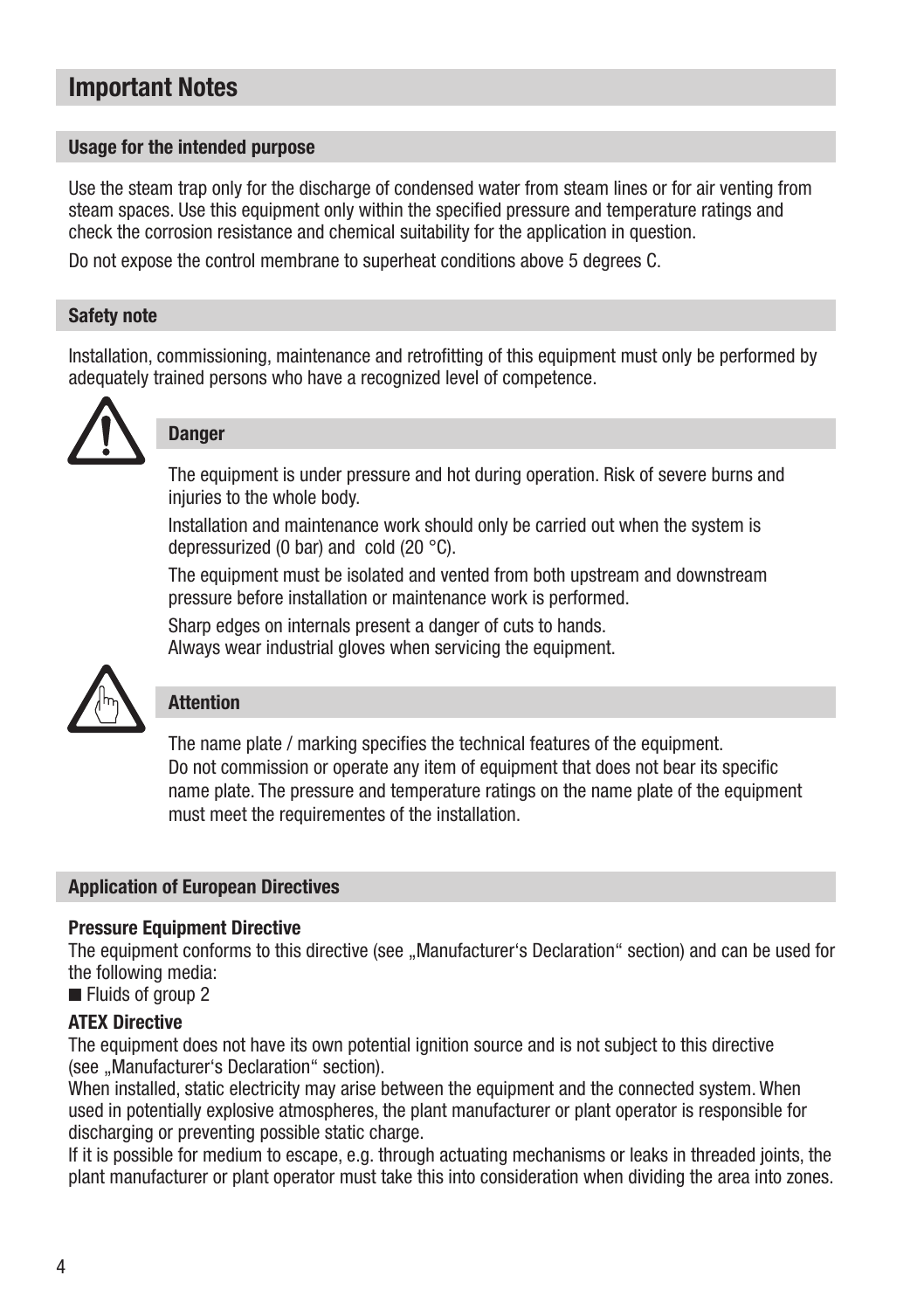# Explanatory Notes

## Scope of supply

#### SMK 22

1 Steam trap SMK 22 1 Installation manual

#### SMK 22-51

1 Steam trap SMK 22-51 1 Installation manual

## SMK 22-81

1 Steam trap SMK 22-81 1 Installation manual

### SMK 22-82

1 Steam trap SMK 22-82

1 Installation manual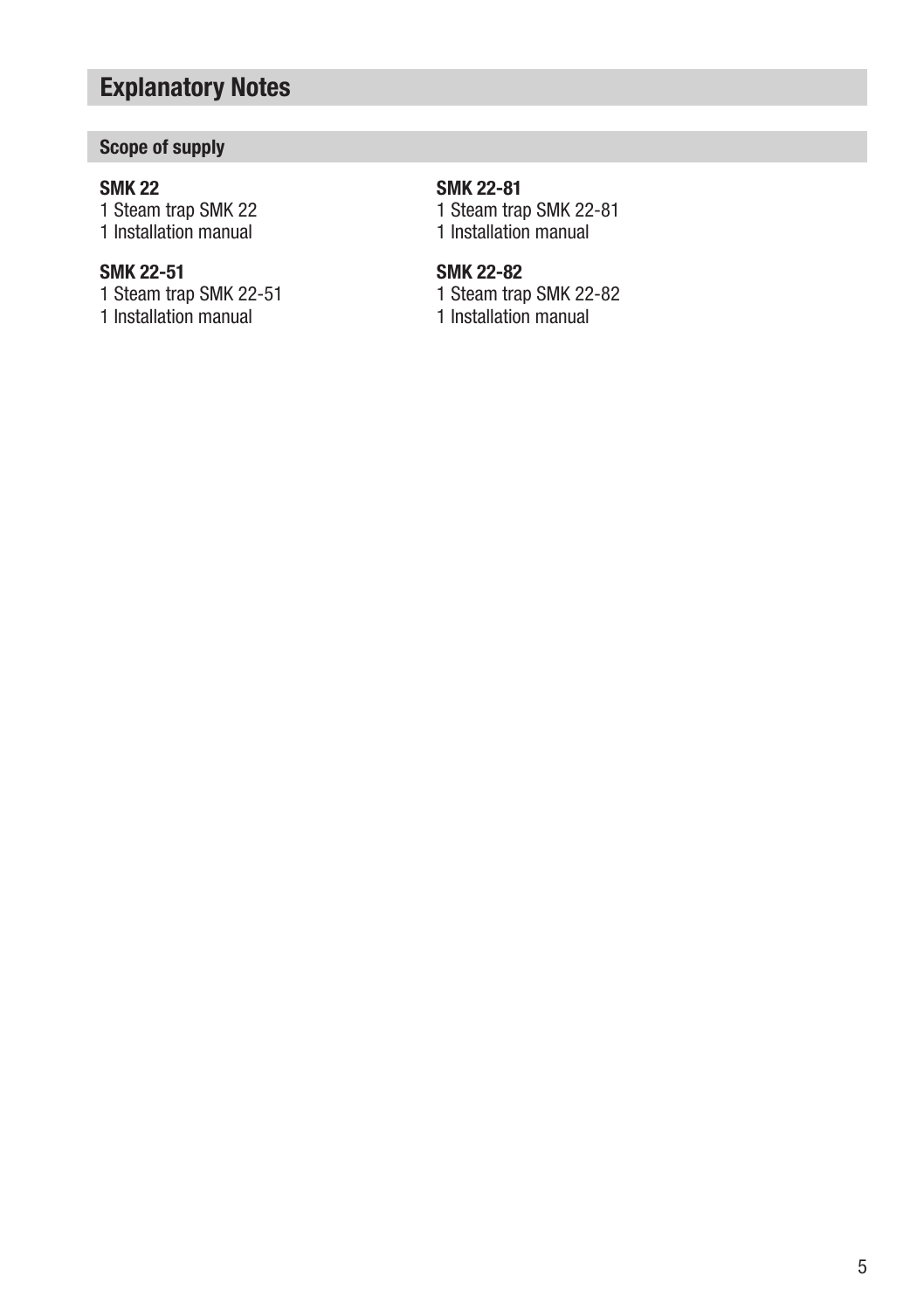# Technical Data

#### Name plate / marking

The temperature/pressure ratings are indicated on the trap body or on the name plate. For more information see GESTRA technical documents such as data sheets and the Technical Information.

The specification on the body indicates the type and design:

- Name/logo of the manufacturer
- $\blacksquare$  Type designation
- **Pressure class PN or Class**
- **Material number**
- **Max.** temperature
- **Max.** pressure
- **Direction of flow**
- Quarter and year of production



Fig. 5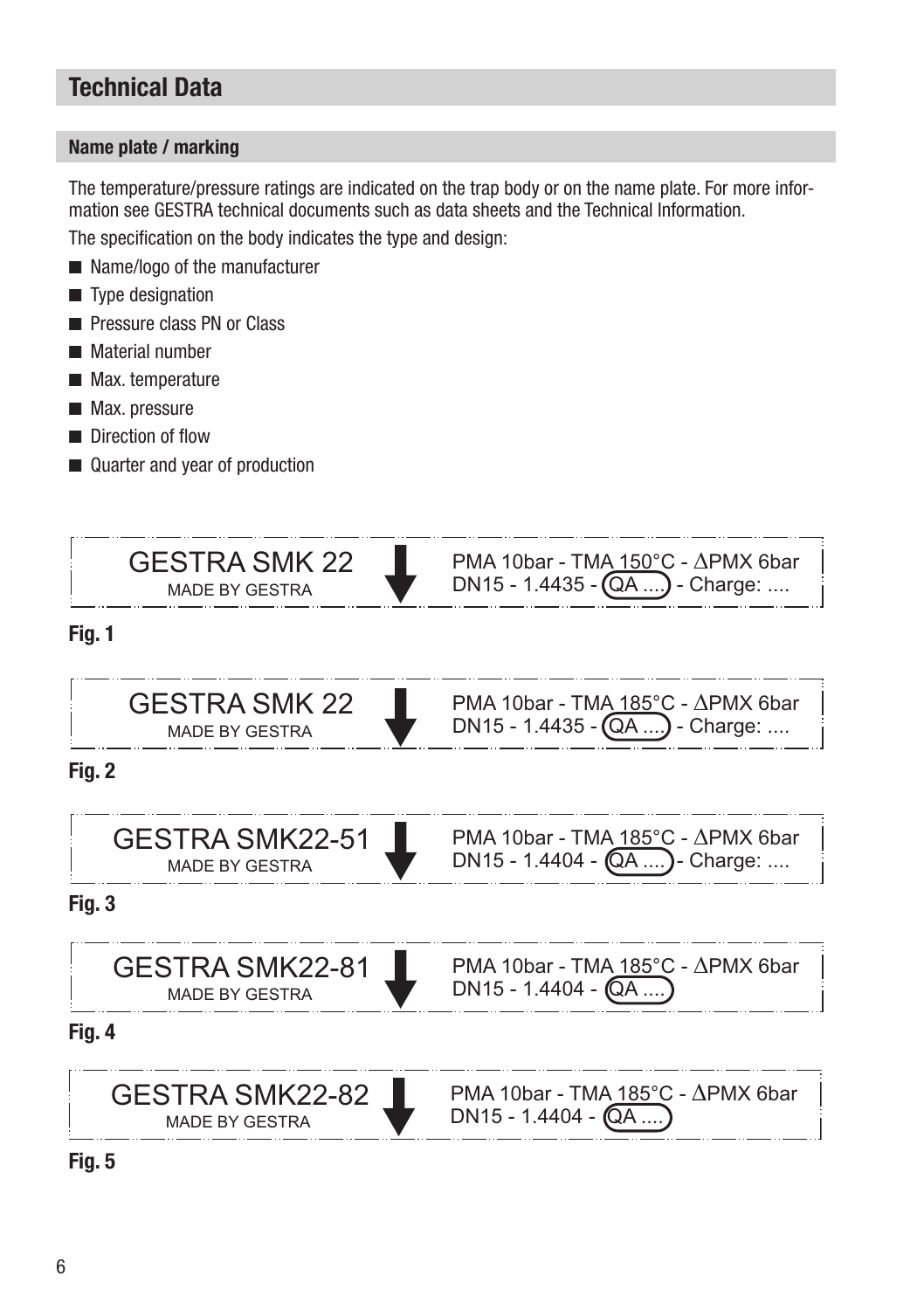# Design

## Component parts SMK 22

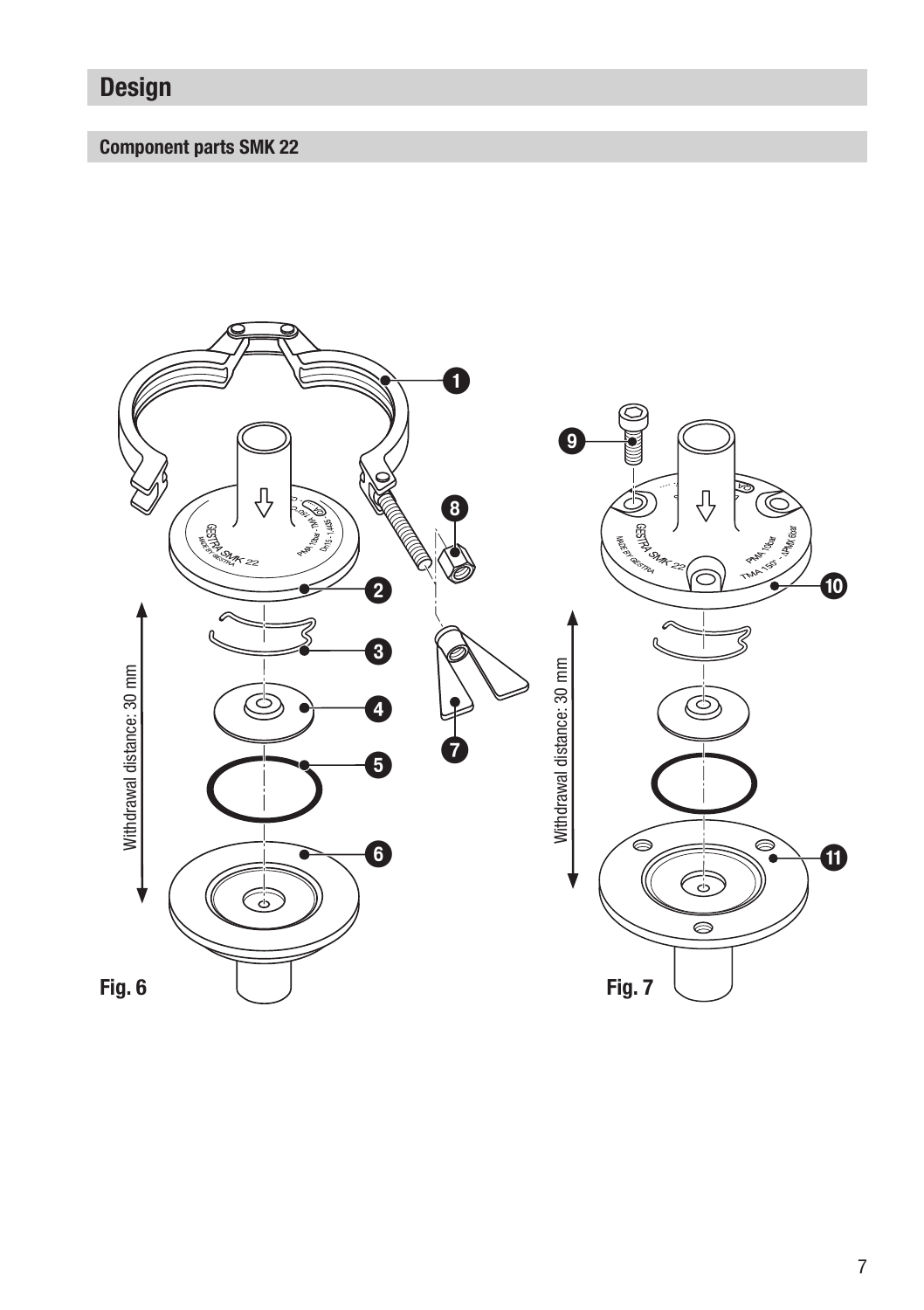# Component Parts - continued -

## Component parts SMK 22-51



Fig. 8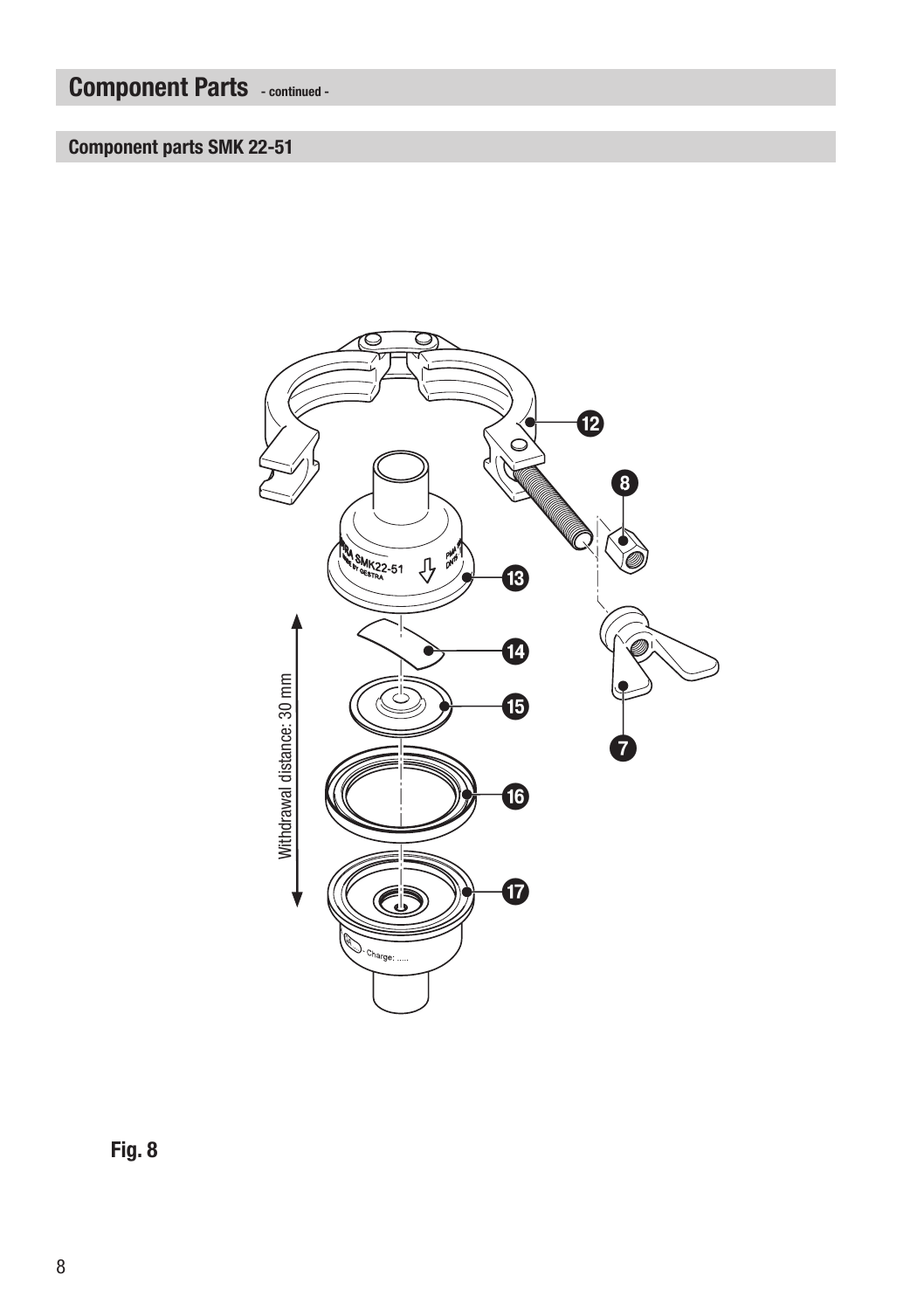# Component Parts - continued -

Component parts SMK 22-81, SMK 22-82

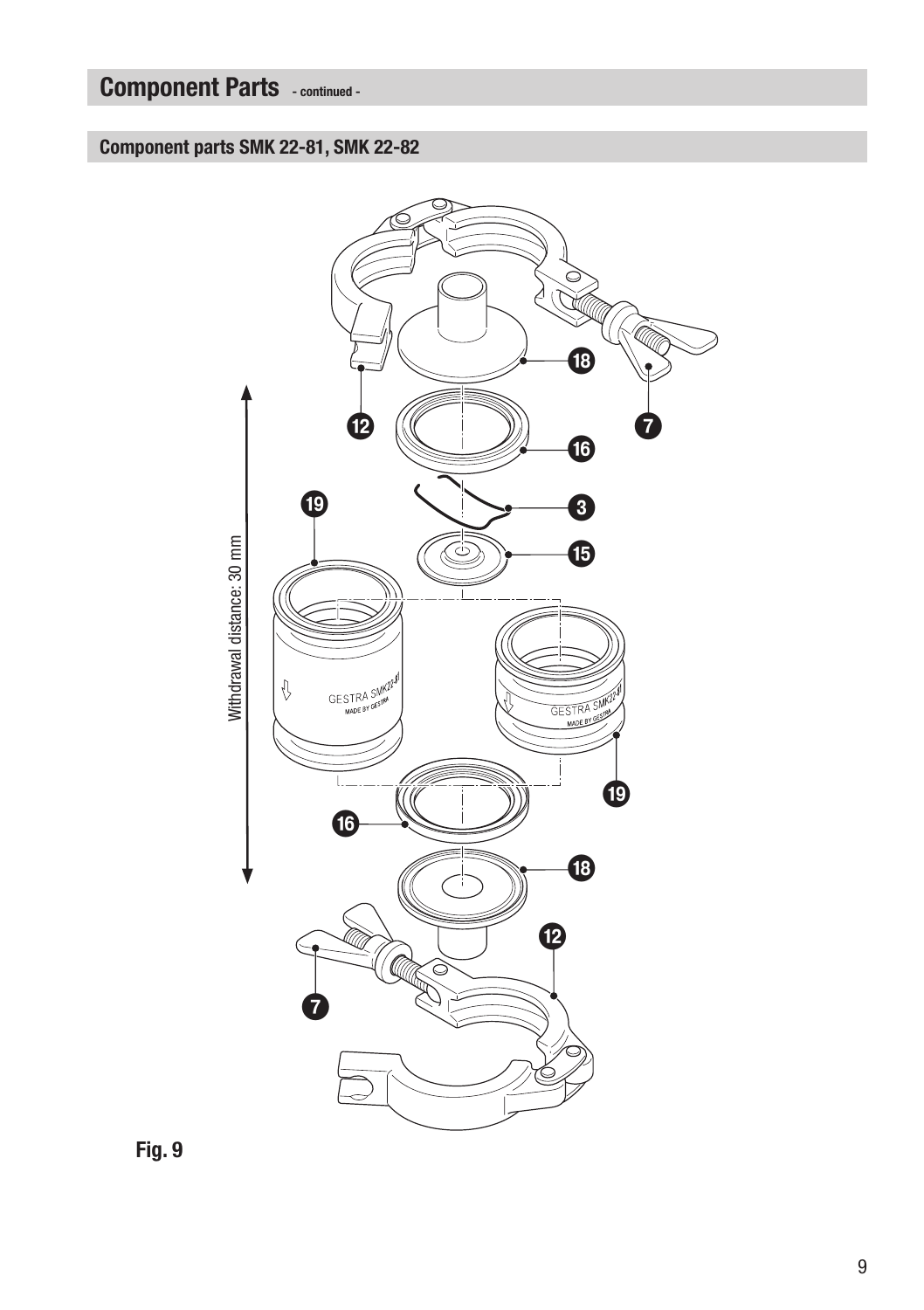## Component Parts - continued -

#### Key

- **1** Joint clamp SMK 22
- 2 Upper body part SMK 22
- **3** Spring SMK 22, SMK 22-81, SMK 22-82
- 4 Thermostatic capsule SMK 22
- 5 Body gasket of EPDM (PTFE) SMK 22
- **6** Lower body part SMK 22
- *Q* Wing nut
- **8** Hexagon nut (optional)
- 9 Socket-head cap screw M6 x 12 SMK 22
- **10** Upper body part SMK 22
- **1** Lower body part SMK 22
- **12** Joint clamp SMK 22-51, SMK 22-81, SMK 22-82
- **c** Upper body part SMK 22-51
- **D** Spring SMK 22-51
- **E** Thermostatic capsule SMK 22-51, SMK 22-81, SMK 22-82
- **6** Body gasket PTFE SMK 22-51, SMK 22-81, SMK 22-82
- **1** Lower body part SMK 22
- **13** Clamp support SMK 22-81, SMK 22-82
- **i** Functional unit SMK 22-81, SMK 22-82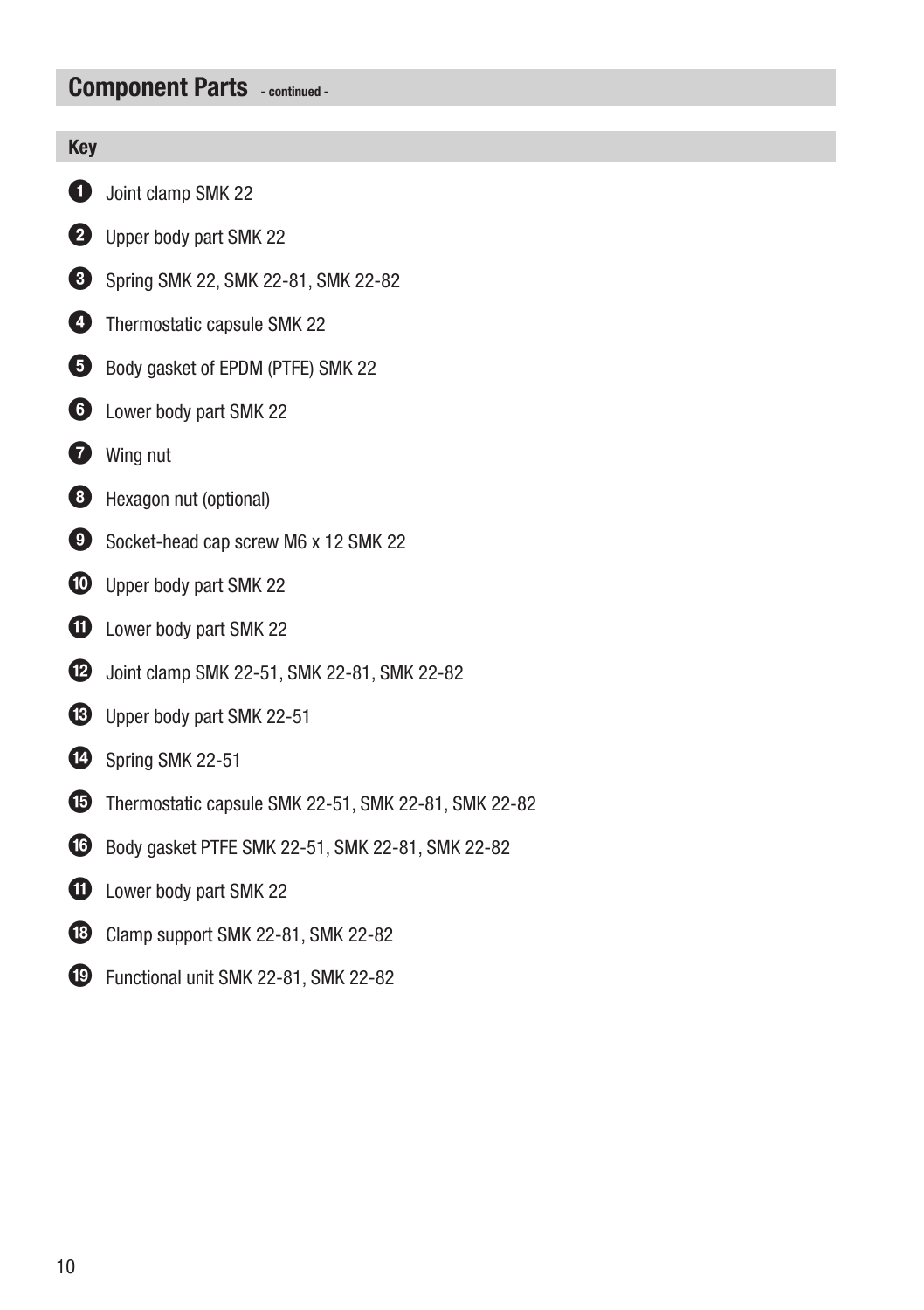# Installation

#### SMK 22, SMK 22-51, SMK 22-81, SMK 22-82

The SMK 22... can be installed in any position. Make sure that the flow arrow on the trap body matches the direction of flow of the steam. When mounted in a vertical line with downward flow the trap is self-draining.

#### Installation instructions

- 1. Make sure that the flow arrow on the trap body matches the direction of flow of the steam.
- 2. Consider space required for servicing the trap. When the trap is installed a minimum withdrawal space for servicing is required for removing trap parts (see Design, Component Parts SMK 22...).
- 3. Remove plastic plugs. They are only used as transit protection.
- 4. Clean end connections.
- 5.1 Install steam trap with releasable end connections (e. g. clamp).
- 5.2 For butt-weld ends: Apply welding process 141 according to ISO 4063 (or equivalent standard).

Remove the body gaskets  $\bigcirc$  and  $\bigcirc$  before welding the steam trap in place.



#### Attention

■ Only qualified welders certified according to DIN EN 287 (or equivalent national standards) may weld steam traps into pipelines.

#### Heat treatment of welds

A subsequent heat treatment of the welds is not required.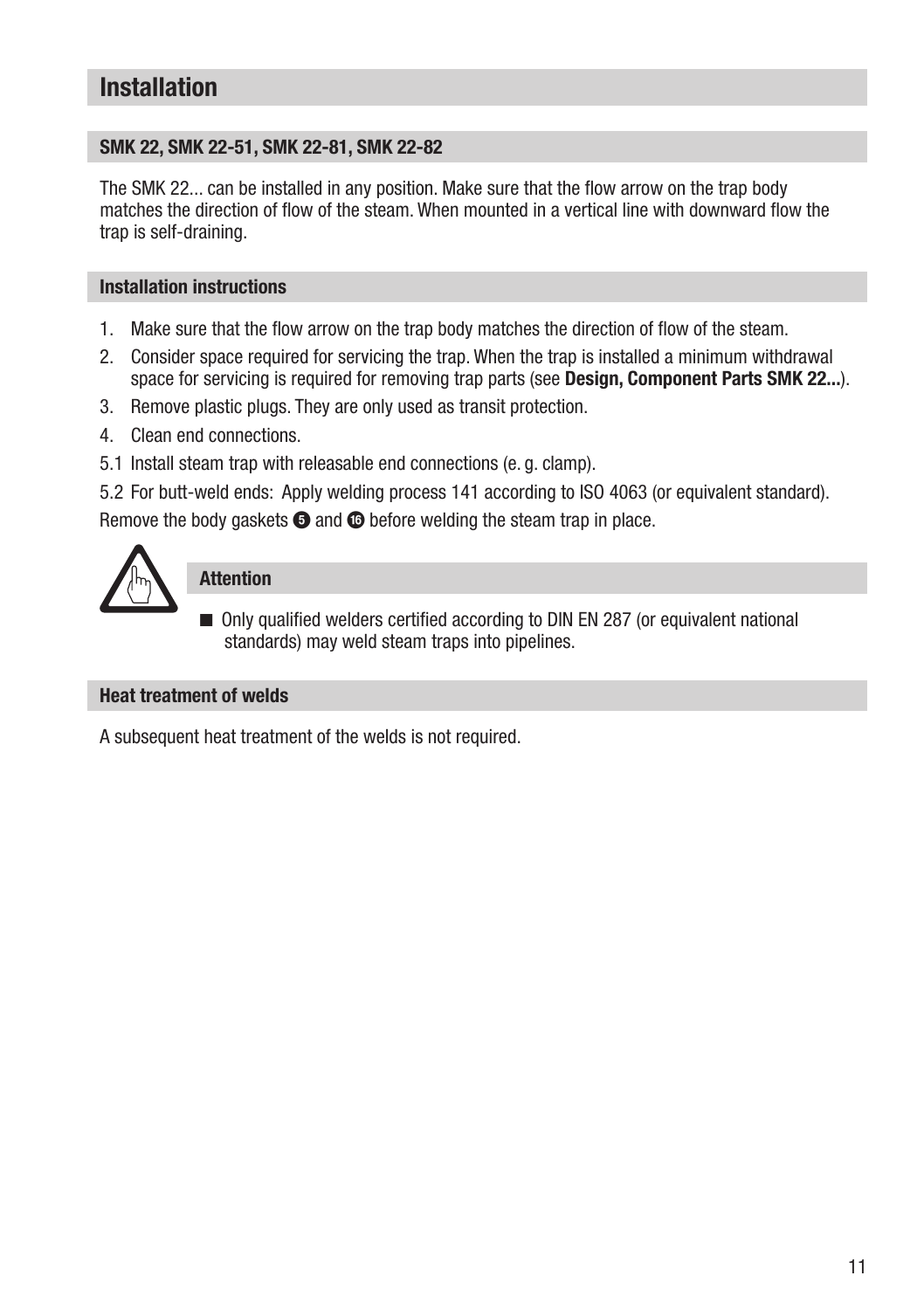# Commissioning Procedure

Make sure that all connections have been adequately pressure tested according to local requirements.



#### **Danger**

The equipment is under pressure and hot during operation. Risk of severe burns and injuries to the whole body.

Installation and maintenance work should only be carried out when the system is depressurized (0 bar) and cold (20 °C).

The equipment must be isolated and vented from both upstream and downstream pressure before installation or maintenance work is performed.

Sharp edges on internals present a danger of cuts to hands. Always wear industrial gloves when servicing the equipment.

# **Operation**

#### SMK 22, SMK 22-51, SMK 22-81, SMK 22-82

SMK 22, SMK 22-51, SMK 22-81 and SMK 22-82 can be serviced (see Maintenance).

#### Thermostatic capsule



Fig. 10 Fig. 11



*Capsule intact Capsule defective, must be replaced*

Thermostatic capsule SMK 22-82 STERILINE 2



Fig. 12 Fig. 13



*Capsule intact Capsule defective, must be replaced*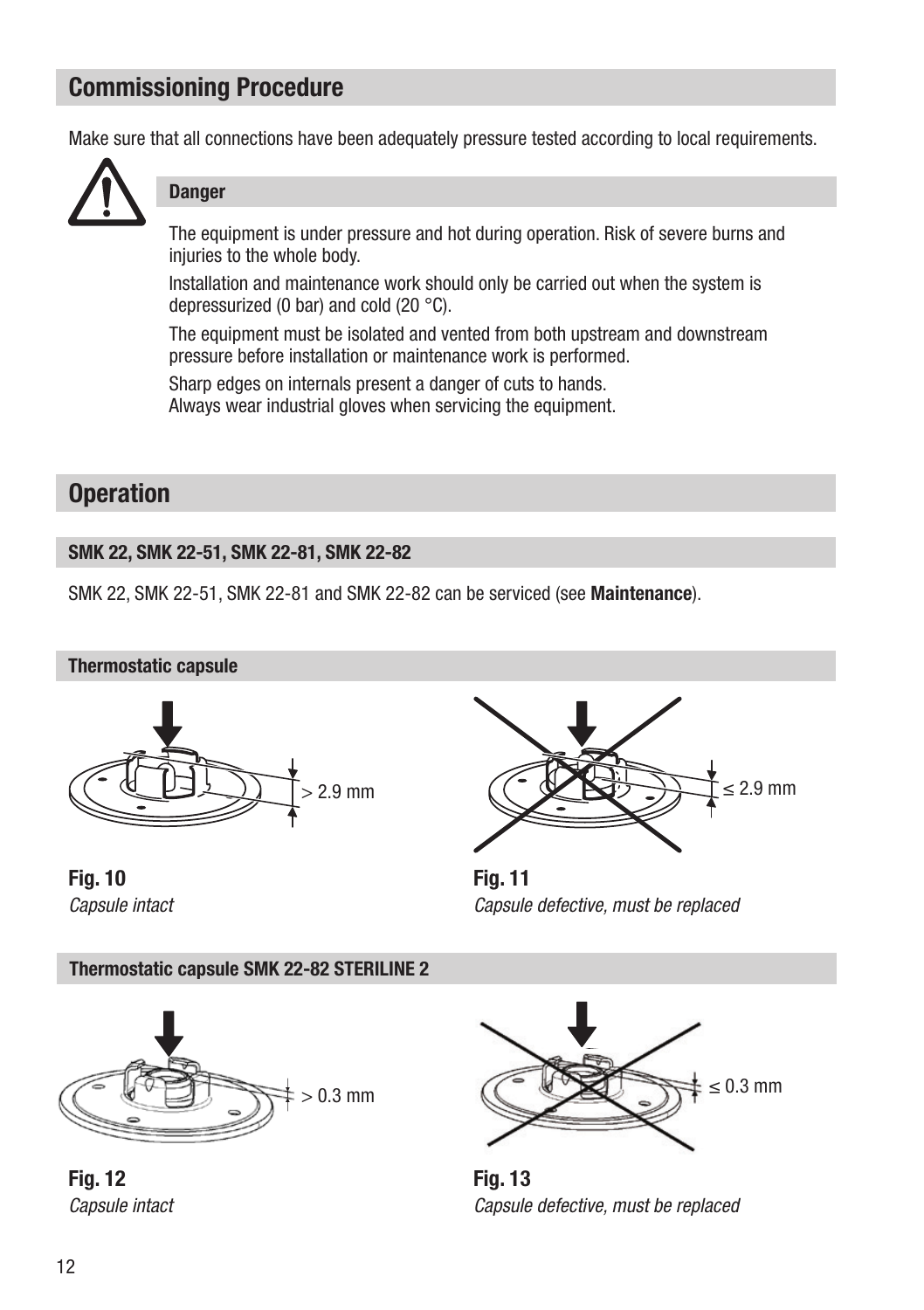# **Maintenance**

GESTRA steam traps SMK 22, SMK 22-51, SMK 22-81, SMK 22-81 do not require any special maintenance. However, if used in new installations which have not been rinsed check and clean the thermostatic capsule after the commissioning procedure.



# **Danger**

The equipment is under pressure and hot during operation. Risk of severe burns and injuries to the whole body.

Installation and maintenance work should only be carried out when the system is depressurized (0 bar) and cold (20 °C).

The equipment must be isolated and vented from both upstream and downstream pressure before installation or maintenance work is performed.

Sharp edges on internals present a danger of cuts to hands. Always wear industrial gloves when servicing the equipment.

#### Cleaning / replacing / removing thermostatic capsule

- 1. Unscrew hexagon nut  $\odot$  or wing nut  $\odot$  of joint clamp  $\odot$  /  $\odot$  and remove joint clamp. Fig. 6, Fig. 8, Fig. 9
- 2. Unscrew socket-head cap screws <sup>O</sup>. Fig. 7
- 3. Remove and clean thermostatic capsule.
- 4. Replace thermostatic capsule in case of signs of wear or damage.
- 5. Clean body and internals. Clean all gasket surfaces.
- 6. Press thermostatic capsule onto the lower body part.
- 7. Insert new body gasket  $\bigcirc$  /  $\bigcirc$ .
- 8. Assemble upper and lower body part.
- 9. Fit joint clamp and tighten wing nut / hexagon nut with the torque indicated in the table Tightening Torques.
- 10. Screw in socket-head cap screw  $\bullet$  and tighten with the torque indicated in the table Tightening Torques.

#### Tools

- Combination spanner A, F, 15 mm, DIN 3113, form B
- Key for hexagon socket screws with pilot A, F, 6 mm, DIN 6912
- $\blacksquare$  Torque spanner 5 22.5 Nm, DIN ISO 6789

#### Tightening torques

| Item            | <b>Designation</b>            | <b>Torque for tightening [Nm]</b> |
|-----------------|-------------------------------|-----------------------------------|
| 8               | Hexagon nut                   |                                   |
|                 | Wing nut                      |                                   |
| $\vert 9 \vert$ | Socket-head cap screw M6 x 12 |                                   |

All torques indicated in the table are based at a room temperature of 20 °C.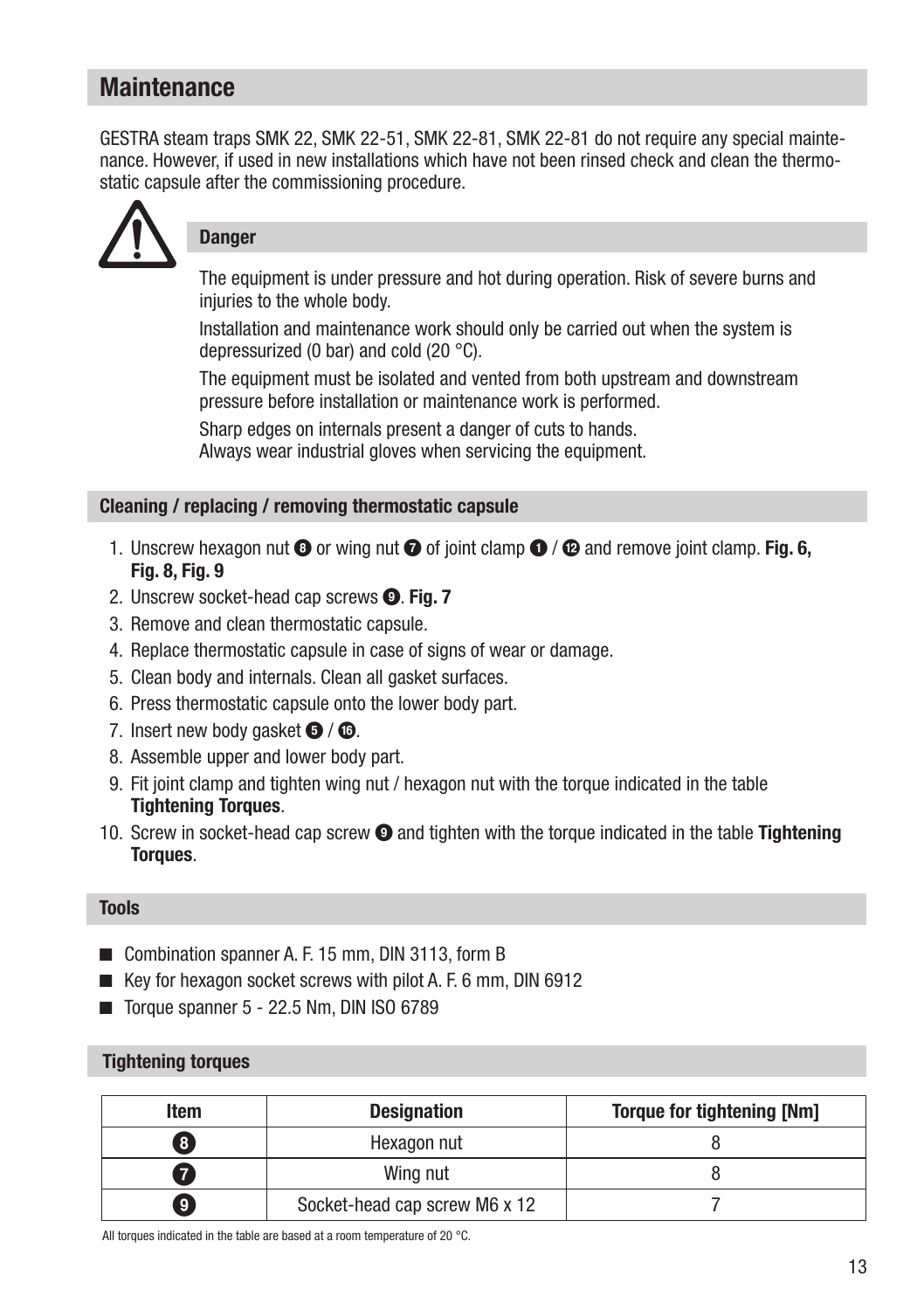# Spare Parts

#### SMK 22, SMK 22-51, SMK 22-81, SMK 22-82





Fig. 14 *SMK 22* Fig. 15 *SMK 22-51*







Fig. 16 *SMK 22-81, SMK 22-82*

Fig. 17 *Functional unit*

Item **Designation Designation Stock code** 4 6 Thermostatic capsule 5H1 Steriline, 0 ring EPDM, FDA compliant, SMK 22 Up to year of construction 2012  $\vert$  450030 Up to year of construction 2013  $\vert$  450032 **4 6** Thermostatic capsule 5H1 Steriline, 0 ring PTFE, FDA compliant, SMK 22 Up to year of construction 2012  $\vert$  450031 Up to year of construction 2013  $\vert$  450033 **B 6** Thermostatic capsule 5H1 Steriline 1, body gasket PTFE, FDA compliant, SMK22-51 450034 **6 6** Thermostatic capsule 5H1 Steriline 1, body gasket PTFE, FDA compliant, SMK22-81 450035 **6 6** Thermostatic capsule 0H3 Steriline 2, body gasket PTFE, FDA compliant, SMK22-82 450036 e 5 Thermostatic capsules 5H1 Steriline 1, for functional unit SMK22-81 450027 e 5 Thermostatic capsules 0H3 Steriline 2, for functional unit SMK22-82 450029

### Spare parts list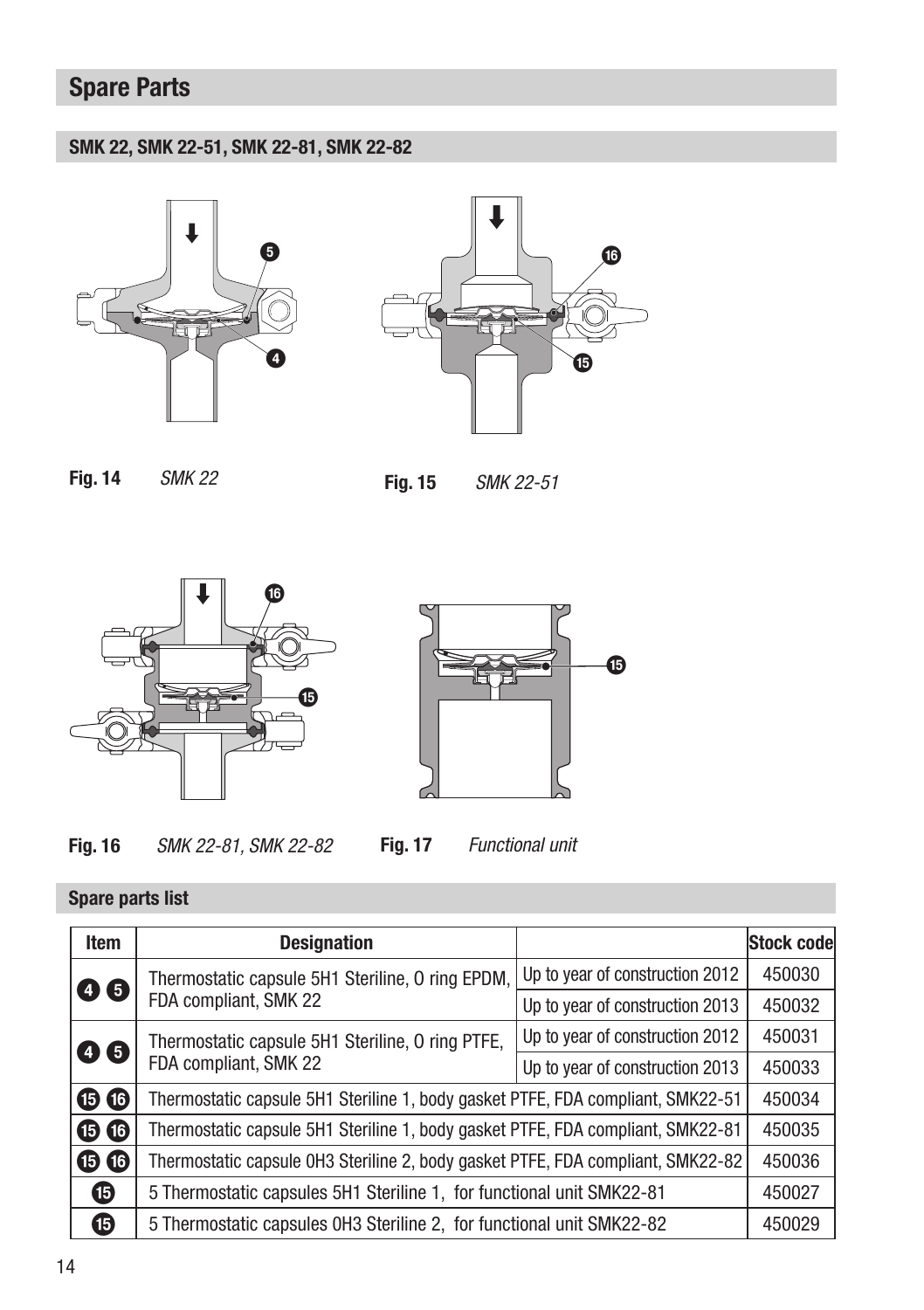# Decommissioning



#### **Danger**

The equipment is under pressure and hot during operation. Risk of severe burns and injuries to the whole body.

Installation and maintenance work should only be carried out when the system is depressurized (0 bar) and cold (20 °C).

The equipment must be isolated and vented from both upstream and downstream pressure before installation or maintenance work is performed.

Sharp edges on internals present a danger of cuts to hands. Always wear industrial gloves when servicing the equipment.



#### Attention

Drain steam trap if the installation is shut down and ambient temperatures  $< 0$  °C (frost) are to be expected.

#### **Disposal**

For the disposal of the equipment observe the pertinent legal regulations concerning waste disposal.

#### Manufacturer's Declaration

For more information on the Conformity Assessment according to European rules refer to our Declaration of Conformity or our Declaration by Manufacturer. To receive the current Declaration of Conformity or Declaration by Manufacturer please contact:

#### Manufacturer: GESTRA AG

Münchener Straße 77 28215 Bremen Germany Telefon +49 421 3503-0 Telefax +49 421 3503-393 E-mail info@de.gestra.com Web www.gestra.de

This declaration is no longer valid if modifications are made to the equipment without consultation with us.